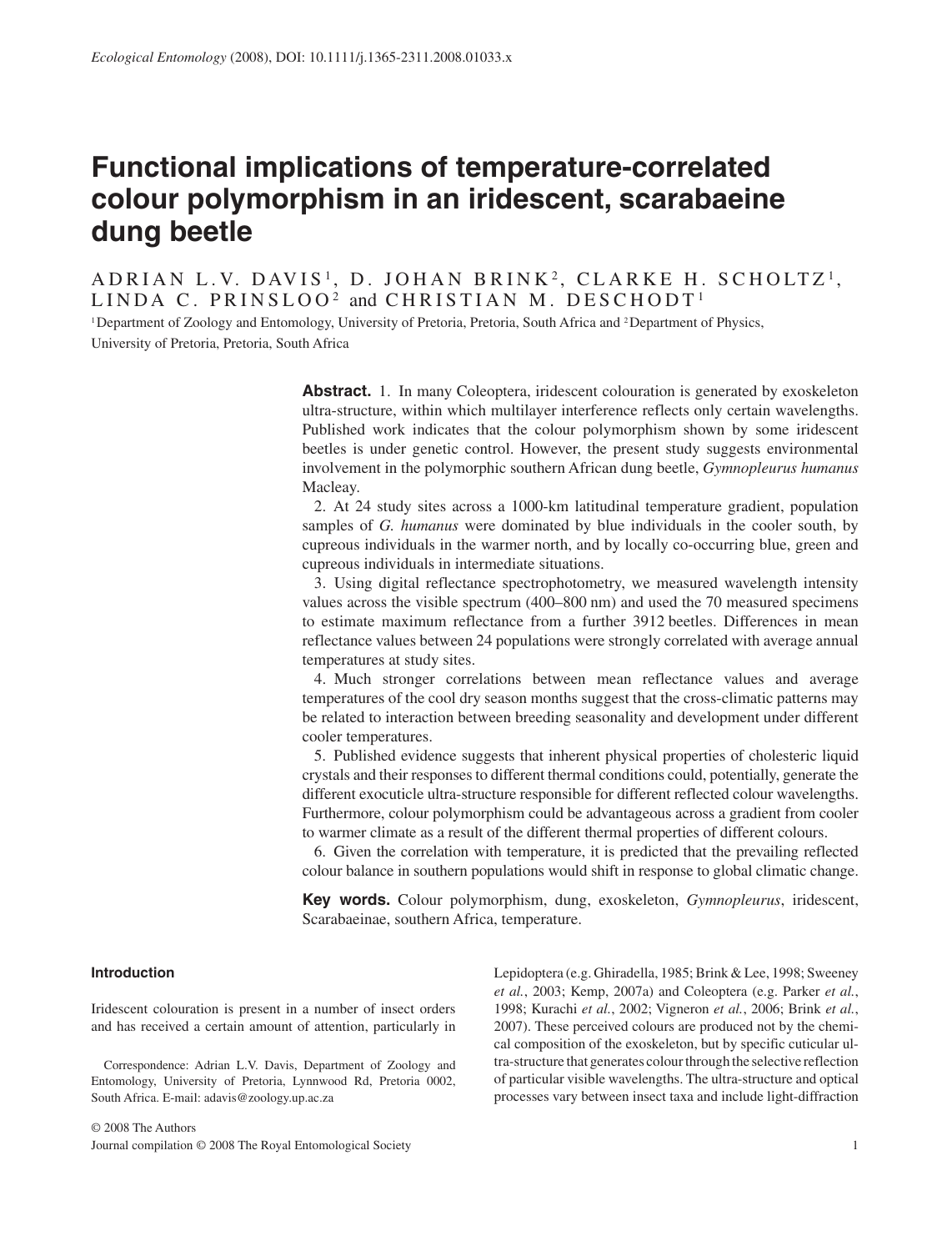grating arrangements on the exoskeleton surface; spectral effects from light scattering structures or photonic crystals within the cuticle; and cuticular ultra-structure that induces thin-film or multilayer interference (Kinoshita & Yoshioka, 2005). Colour generated by multilayer interference is characteristic of many beetle families (Kinoshita & Yoshioka, 2005) including the Scarabaeidae (Neville & Caveney, 1969; Hegedüs et al., 2006) and dung beetles of the scarabaeid subfamily, Scarabaeinae (Neville & Caveney, 1969; Brink et al., 2007). Such multiple cuticular layers, with their different refractive indices, cause greater transmission or absorption of certain wavelengths across the visible light spectrum as well as the greater reflection of others, thus generating both the perceived exoskeleton colour and its intensity (Kinoshita & Yoshioka, 2005).

 In iridescent scarabaeid beetles, the ultra-structure responsible for reflectance shares properties with cholesteric liquid crystals ( Neville & Caveney, 1969 ). These optically active structures occur in the exocuticle and comprise of identical microfibrillae arranged in parallel. They give the impression of having been laid down in sheets, as the microfibrillae of each successive level are offset to the left at a slight angle until they describe a complete 360 degree rotation, and form multiple helicoidal structures ( Neville & Caveney, 1969 ). This left-aligned spiral structure of the exocuticle causes left circular polarisation of light, first noted by Michelson (1911), which is rare in nature (Hegedüs *et al.*, 2006 ) but is the rule in all iridescent dung beetles studied to date, including *Phanaeus*, *Onitis* (Neville & Caveney, 1969), and *Gymnopleurus* species (Brink *et al.*, 2007).

 The pitch or perpendicular thickness of each complete 360 degree helix in the optically active layers, dictates which wavelengths of light are absorbed and which are reflected ( Neville & Caveney, 1969; Brink et al., 2007). Thus, differences in pitch lead to differences in wavelengths of reflected light and the perceived colour of the beetle. In scarabaeid beetles, pitch has been manipulated experimentally by boiling a portion of green reflecting cuticle (Neville & Caveney, 1969). This caused it to expand and reflect longer red wavelengths, whereas applying finger pressure caused it to contract and reflect shorter blue wavelengths. However, natural differences in pitch and the perceived reflected colour would presumably arise primarily from variation in the development of ultra-structure within the nascent adult exoskeleton during the pupal stage.

 Dung beetles show a good deal of variation in exoskeleton colour, although the manner of its generation is mostly speculative. All 12 tribes of Scarabaeinae include non-iridescent taxa in which colour is presumably generated through pigmentation, probably mainly melanin (black to brown) but with a partial contribution in some species by other probable colour pigments (e.g. red, yellow, white). A very small number of dark dung beetles with a metallic sheen, may represent cases of colouration induced by mixed melanic pigmentation and iridescence from ultra- structure, such as has been described for some carabid beetles (Lindroth, 1974; Paarmann et al., 2007). However, the present work and discussion is restricted to those representatives of six tribes in which both the ground colour and sheen are apparently generated predominantly or entirely by ultra-structural iridescence, as exemplified by the photograph in Brink *et al.* (2007) . In some iridescent species, different colours are reflected by different sclerites at the same angle of incidence, or they show mixed iridescent and pigmented sclerites, particularly prothoracic discs and elytra. However, individuals of many iridescent species are essentially monochromatic. Although some monochromatic species show the same dominant colour in all individuals, many are polymorphic, comprising two or three colour varieties (Ferreira, 1972). Thus, the same species may be represented by individuals that are entirely cupreous, entirely green, or entirely blue. However, it should be emphasised that although these colour varieties are essentially monochromatic, if the dominant reflected wavelengths are close to the spectral transition between different perceived colours, then there is a bi-chromatic reflectance effect, particularly if viewing the exoskeleton at different angles.

 In iridescent dung beetles, limited attention has been paid to the biological attributes or environmental responses that might drive developmental differences in ultra-structure and the resulting variation in exoskeleton colour. As regards biological attributes, breeding ratios in *Phanaeus difformis* Leconte ( Blume & Aga, 1976 ) and experimental cross-breeding ratios in *Canthon cyanellus cyanellus* LeConte (Favila *et al.*, 2000) indicate that colour polymorphism may be under simple Mendelian genetic control. Furthermore, according to Paarmann *et al.* (2007) cross-breeding results for the polymorphic carabid beetle, *Poecilus lepidus* Leske, suggest alleles for certain colours that are either dominant or recessive, with further variation in colour of the phenotype attributable to whether individuals are homozygous or heterozygous. However, observations in Africa suggest that environmental influences may also play a role in colour polymorphism, particularly in those polymorphic dung beetle species in which a single colour variety dominates populations, e.g. *Gymnopleurus humeralis* Klug (Davis & Génier, 2007 ). In such species, geographical change from one colour to another appears to parallel altitude, rainfall, and temperature regimes. However, patterns are variable. In species such as *Gymnopleurus humanus* Macleay, some populations are dominated by a single colour variety, whereas others comprise more than one colour morph (Davis & Génier, 2007), which may, or may not, represent points of transitional environmental conditions. In still other species, two or more colour varieties frequently co-occur and the patterns are less obviously attributable to environmental variation at a macro-scale. Therefore, a quantitative study was conducted in order to support or disprove some of the observations.

 The monochromatic species, *Gymnopleurus humanus* , was selected for this preliminary study, as it is a dominant member of dung beetle assemblages in the arid southwest of Africa, where it appears to show a latitudinal gradient in colour polymorphism from the warm temperate southern Nama Karoo in South Africa  $(32-33°S)$  to the subtropical southwest of Angola  $(14-15°S)$ ( Davis & Génier, 2007 ). Furthermore, the low physiognomy of the scattered vegetation of this arid late summer rainfall region would not unduly influence results, as it offers little shade and would therefore, be a limited modifier of local microclimate and, exclude any possible, linked exoskeleton colour response. Across the distributional range of *G. humanus* , altitude varies from approximately 600 to 1700 m and rainfall from 75 to 425 mm per annum. However, greatest abundance is centred in

© 2008 The Authors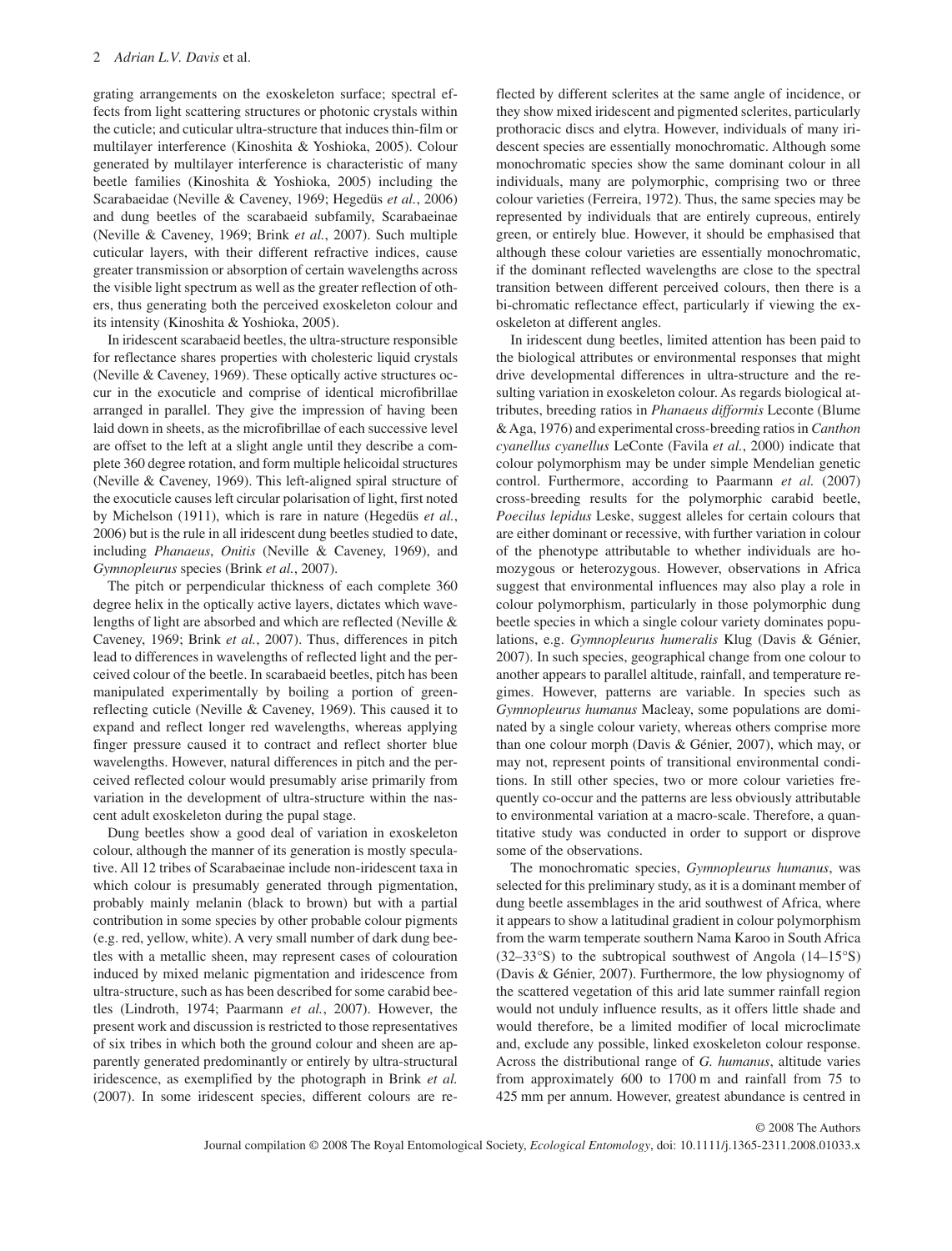Sampling from populations across the latitudinal gradient was designed in such a way to ask two questions. First, as extreme dominance of cupreous individuals had been observed in northern populations (central Namibia), and other colour morphs had only been recorded in the south (southern South Africa), would blue individuals dominate southern populations? Second, although geographical variation in exoskeleton colour of *G. humanus* is supported by observations, would this variation be correlated with or independent of physical variables? The discussion considers the functional implications of the results.

## **Methods**

## *Study region and selection of study sites using GIS*

 Study material of *G. humanus* was collected in the southern half of its range (Fig. 1) from southern South Africa ( $32^{\circ}$ S) as far north as central Namibia (23°S), where previous observations showed that populations were dominated by individuals with cupreous exoskeletons. This latitudinal range comprised the Nama Karoo uplands in the south and the central Namibian uplands in the north, with intervening latitudes occupied by the lower-lying river valleys of the Fish, Orange, Hartbees, and their tributaries. Study sites were selected using GIS maps to ensure that material was sampled from across the entire range of climatic conditions present in the study region. These vary with topography, latitude, and rainfall, all of which may have an influence on temperature. Owing to the irregular distribution of topography, study sites were selected by treating the altitude/rainfall regimes in uplands separately from temperature regimes.

 Maps of altitude and average annual rainfall regimes were created by reclassifying measured or interpolated data ( $5 \times 5$  km polygons) on GIS maps of the study region. A reclassified map of altitude regimes was graduated at 100-m intervals across the range from 600 to 1700 m. A similar reclassified map of average annual rainfall regimes was graduated at 50-mm intervals across the range from 75 to 325 mm. These two maps were cross tabulated to create 51 altitude/average annual rainfall regimes that occurred in diffuse patches. A subset of 18 upland regimes was selected according to lower to higher altitude ranges (1000-1100 m, 1200-1300 m, 1400-1500 m), and lower to higher average annual rainfall ranges  $(125-175)$  mm,  $175-225$  mm, 225–275 mm). These were intended to comprise duplicate sets of nine identical altitude/rainfall regimes in the Upper Nama Karoo (30–32°S) and the central Namibian uplands (23–25°S). However, this ideal design was only partially realised, as certain regimes were not represented in both regions or were found to coincide with unsuitable situations. For instance, the deep Kalahari sands, which necessitated adjustments to selection of study sites in the field. In each existing selected regime (eight in the south and six in the north  $= 14$  study sites), a single study site was selected along roads as close as possible to the geographical centre of a representative patch.



Fig. 1. Maps of south-western Africa showing the location of study sites in relation to (a) altitude and (b) mid-winter minimum temperature regimes (See Fig. 5 for key to sites).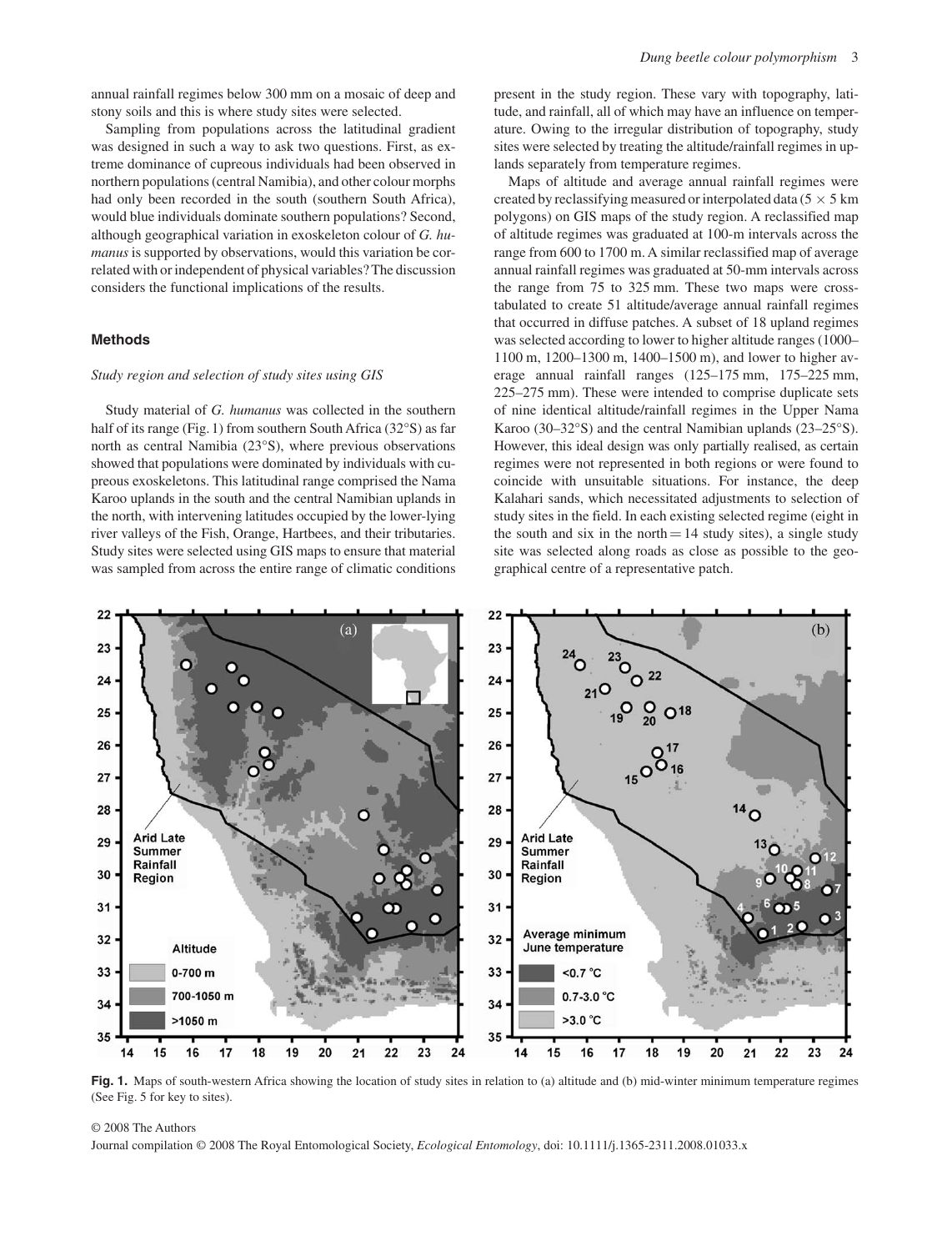## 4 *Adrian L.V. Davis* et al.

 A GIS map of interpolated, mid-winter, average minimum temperatures for June was reclassified to create eight temperature regimes for the study region. These were graduated at 1.5-  $\degree$ C intervals across a range from  $-2.0$  to 8.5  $\degree$ C. Study sites were selected from each temperature regime. The coolest southern and warmest northern regimes were already well represented by the sites selected from the altitude/rainfall regimes in the uplands between 30–32°S and 23–25°S. Therefore, an extra 11 sites were added primarily to sample from intermediate temperature regimes that were missed or under-represented. The majority occurred at lower altitudes (700-1100 m) in valleys at intermediate latitudes  $(26-30°S)$  across a range of average annual rainfall (90–250 mm) that was similar to that of the altitude/rainfall regimes. Again, study sites were selected along roads as close as possible to the geographical centre of patches representing selected temperature regimes.

### *Collection of study material*

 Grid references for the 25 selected study sites were generated from the GIS maps. These were entered into a GPS, which was used to pinpoint the selected locations in the field. Sampling of beetles was conducted from 24 February until 17 March 2006. It coincided with the February-to-April seasonal peak in average annual precipitation that is experienced in the arid late summer rainfall region (Davis, 2002, derived from the climatic classification of Walter & Lieth, 1964 ). As *G. humanus* is an abundant and adaptable species, five baited pitfall traps were placed 50 m apart along the roadside verge at each study site and exposed for the duration of flight activity by the species, which shows a peak from mid to late morning if the weather is sunny. Each trap comprised of a small plastic container (120 mm top diameter, 125 mm deep) with a plastic funnel (50 mm deep at apex) suspended from its inner rim, which prevented the escape of trapped beetles. The bait comprised 50 ml of clothwrapped pig dung that was suspended immediately above the centre of each trap from an inverted u-shaped wire. A shade cover was supported over each trap. At sites where a large enough sample was obtained from fewer than five traps  $(>140)$ , all beetles in other traps were released. The retained trap material represented a standardised sample from each local population, assuming that proportional colour morph composition was independent of the number of traps and the number of trapped individuals. This material was preserved in 96% alcohol and then dried before measurements of reflectance were made. No observable colour change resulted from this treatment.

# *Measurements of exoskeleton refl ectance*

 The beetle exoskeletons were measured for intensity of reflected photo-wavelengths across the entire visible spectrum, using digital reflectance spectrophotometry as described by Brink et al. (2007). Measurements were made using a 2-mm diameter collimated beam from a white Tungsten-halogen light source, that was focused to illuminate a 0.3-mm diameter spot on the beetle exoskeleton. The incident and reflected beams were right circularly polarised by passing them through a plane polariser and quarter-wave plate combination, to compensate for the left circular polarised light induced and emitted by the left-skewed helicoidal ultra-structure of the exocuticle in *Gymnopleurus* species (Brink *et al.*, 2007). The reflected beam was directed through a 3 mm slit, 60 cm from the sample, and focused on the entrance cone of a 0.64-m HR 640 monochromator (HORIBA Jobin Yvon Inc., Edison, NJ) measuring device coupled to a TE-410RF S20 photomultiplier (Products for Research Inc., Danvers, MA). This arrangement limited the angular spread of the recorded beam to no more than 3°. Samples and illumination source were mounted on interlinked turn-tables which allowed us to record spectra at a standard angle of incidence of 10°. All recorded spectra were normalised by dividing point by point with the spectrum of the light source polarised in the same way as during recordings. This compensates for wavelength-dependent detector response and monochromator transmission. The averaging option on Dilor software (HORIBA Jobin Yvon Inc.) was used to smooth the data.

 Measurements were standardised for all specimens by taking readings from the same body sclerite, i.e. a relatively horizontal point just anterior to the centre of the posterior margin of the prothoracic disc, which overlies the flight and walking muscles. As these measurements took several hours for each beetle, logistics demanded that they were made of only a selected subsample of the trapped material [70 specimens from 18 sites, southern  $(1-12)$ , and northern  $(16, 18, 21-24$  – see Fig. 1)] with each individual measured on only a single occasion. This is considered sufficient to characterise the reflectance from each individual as each measurement comprised 801 separate readings of relative intensity at 0.5-nm intervals across the visible spectrum from 400 to 800 nm. The readings are also considered to be representative for each individual as the underlying colour at the same angle of incidence (10°) appeared uniform across the entire dorsal surface of each beetle.

## *Analytical methods*

 The measured beetles were ranked according to peak values in magnitude of reflected wavelengths (Fig. 2). They were used as a colour template against which the peak reflected colour wavelengths of all other material, were estimated by comparison by eye in natural sunlight. The wavelengths at the peak magnitude of reflectance intensity in these 70 beetles were tightly distributed across the measured range (Fig. 2) and were, therefore, a valid sample on which to base these estimates. The measured or estimated maximum reflectance values for each individual were used to calculate mean colour bias and its standard deviation within each of 24 study sites (mean 165.9 individuals per study site, range 43-329, one site with only 19 individuals was deleted). Despite the imprecision of estimation, it is considered that mean values derived from large samples generate a reliable approximation of the overall colour bias in each of the 24 populations. These  $log_{10}$  transformed mean colour reflectance values were tested for correlation with  $\log_{10}$  transformed physical factors for each of the 24 study sites (average annual minimum temperature, average annual rainfall, altitude, and latitude) using both multiple and linear regression. Coefficients of determination  $(r^2)$  from separate

© 2008 The Authors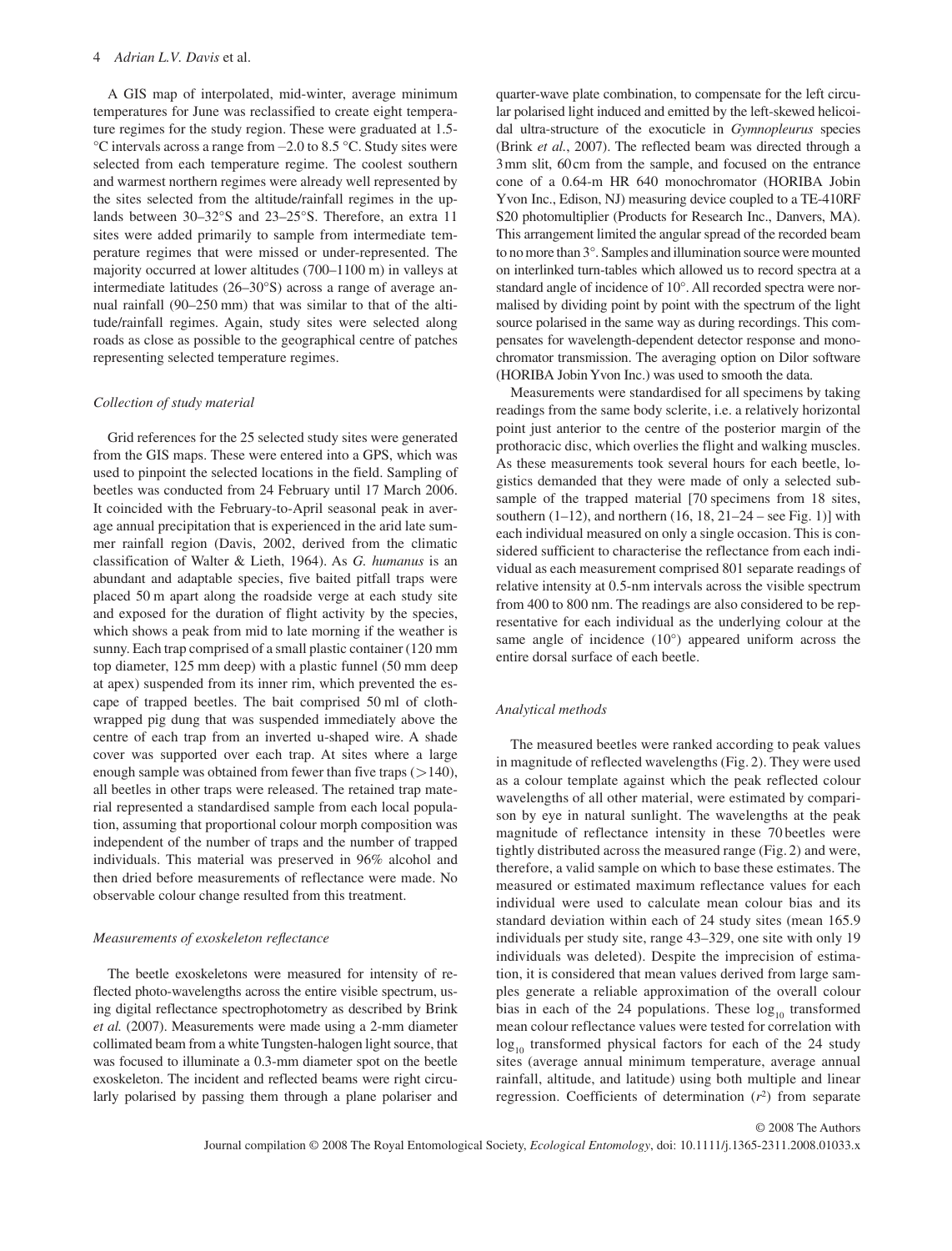

**Fig. 2.** Rank measured values (nm) for peak intensity of reflectance from 70 individuals of *Gymnopleurus humanus* . These beetles are divided into eight waveband categories on the basis of perceived colour of the exoskeleton. Patterns of intensity of wavelength reflectance for beetles one to eight are depicted in Fig. 3 .

linear regressions of  $log_{10}$  transformed mean colour reflectance values on  $log_{10}$  transformed average temperatures for  $each month (maximum, minimum, and maximum + minimum/2)$ were used to graph the seasonal variation in patterns of correlation.

 As there was extensive spatial variation in population density, it was necessary to standardise results to the same scale for detailed between-site comparisons. This was done by dividing the ranked beetles (Fig. 2) into eight wavelength ranges on the basis of perceived colour of their exoskeletons. The abundances of individuals in each category were then standardised by converting them to a percentage scale for each of the 24 study sites. The patterns at each site were compared using bar diagrams of percentage data. MDS ordination of a correlation matrix derived from untransformed abundance data was also used for each of the eight categories at each of the 24 study sites.

# **Results**

 It was confirmed that, although muted, exoskeleton colour in *G. humanus* is iridescent. Measured specimens mostly reflected across a narrow range of wavelengths with peaks in magnitude of intensity that varied from the blue to the red ends of the visible light spectrum in different individuals (Figs 2 and 3).

 Populations of *G. humanus* showed different patterns of colour distribution between individuals at different study sites across a south-north geographical gradient (Figs 1, 4 and 5). These different patterns were divisible into four clusters on an ordination plot (Fig. 4). Blue, or a combination of blue and green individuals (Fig.  $2$  – categories 1–4), dominated populations at Sites  $1-6$  (Fig. 5), which were centred on southern uplands with low minimum June temperatures (Fig. 1). Beetles with cupreous exoskeletons were absent or extremely rare at these sites. Sites 7 – 12 were centred just to the north of Sites 1 – 6 at lower altitude with warmer minimum June temperatures (Fig. 1). For the most part, all eight colour categories co-occurred at Sites 7–10, al-



**Fig. 3.** Patterns of intensity of reflectance from eight beetles across the visible wavelengths, each representing one of eight bandwidth categories defined according to perceived exoskeleton colour (see Fig. 2) [n.b. This diagram merely illustrates different patterns on a standardised scale  $(0-1 -$ all nm values divided by maximum value). Between-beetle differences in intensity of reflectance are possible, but these are unknown as measurements were made to an arbitrary scale unique to each trace. Optical surfaces of biological samples are variable and unsuited to measurements on an absolute scale (Brink *et al.* 2007)].

though most populations were dominated by individuals with rosy-green or cupreous-green exoskeletons (categories 5 and 6) (Figs 2 and 5). At the slightly more northerly Sites 11 and 12, populations were dominated by cupreous-green and cupreous individuals (Fig.  $2$  – categories 6 and 7) with blue individuals extremely rare or absent. Sites 13-24 are centred on a still more northerly region with variable altitude, but warmer minimum June temperatures than the southern area occupied by Sites 1–12 (Fig. 1). Populations at these sites are dominated by individuals with cupreous exoskeletons (Fig.  $2$  – category 7) although several more southerly sites showed sizeable proportions of cupreous-green individuals ( Figs 2 and 5 ). Blue and green individuals were rare or absent from these sites.



**Fig. 4.** MDS ordination plot depicting the dissimilarity between patterns of colour polymorphism in populations of *Gymnopleurus humanus* Macleay from 24 study sites in south-western Africa.

## © 2008 The Authors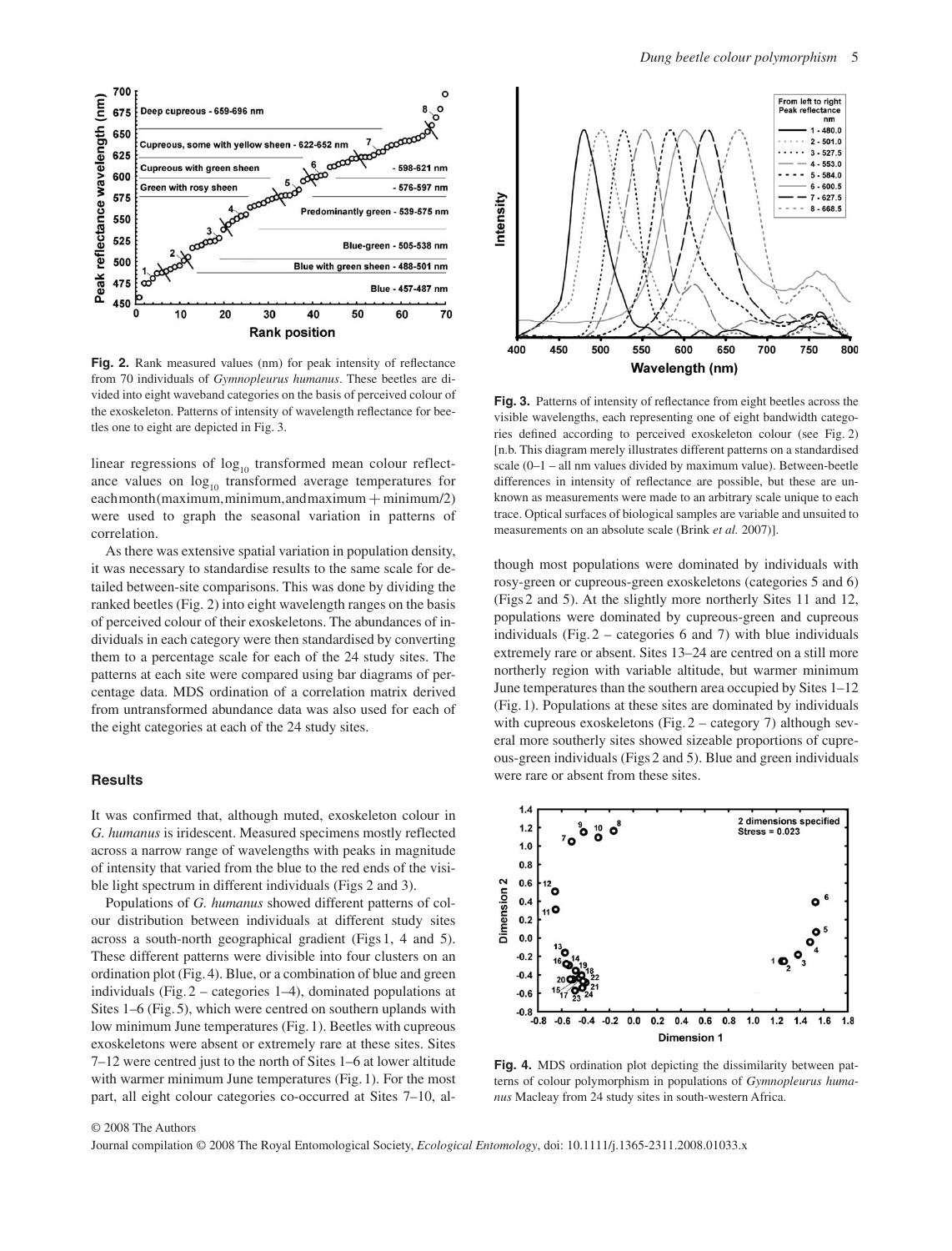

**Fig. 5.** Patterns of iridescent colour polymorphism in populations of *Gymnopleurus humanus* MacLeay from 24 study sites in south-western Africa ranked from south (1) to north (24). Each bar represents one colour bandwidth defined in Fig. 2 (n.b. to clarify the patterns, bars are reduced to 0.8 of each bandwidth). Mean values for estimated peak intensity of reflectance  $\pm$  SD (nm) are also given for each site together with the number of individual beetles from which this mean was derived (*n*).

 Multiple regression indicated that mean exoskeleton colour bias at the 24 sites was strongly and significantly correlated with average annual minimum temperatures, but not with altitude or average monthly rainfall (Table 1). Separate linear regressions

of colour bias on these physical variables were largely supportive (rainfall not significant:  $t_{22} = -1.66$ ,  $P = 0.11$ ,  $r^2 = 0.11$ ; minimum temperature highly significant:  $t_{22} = 12.53, P < 0.001$ ,  $r^2 = 0.88$ ) although altitude also had a limited significant

© 2008 The Authors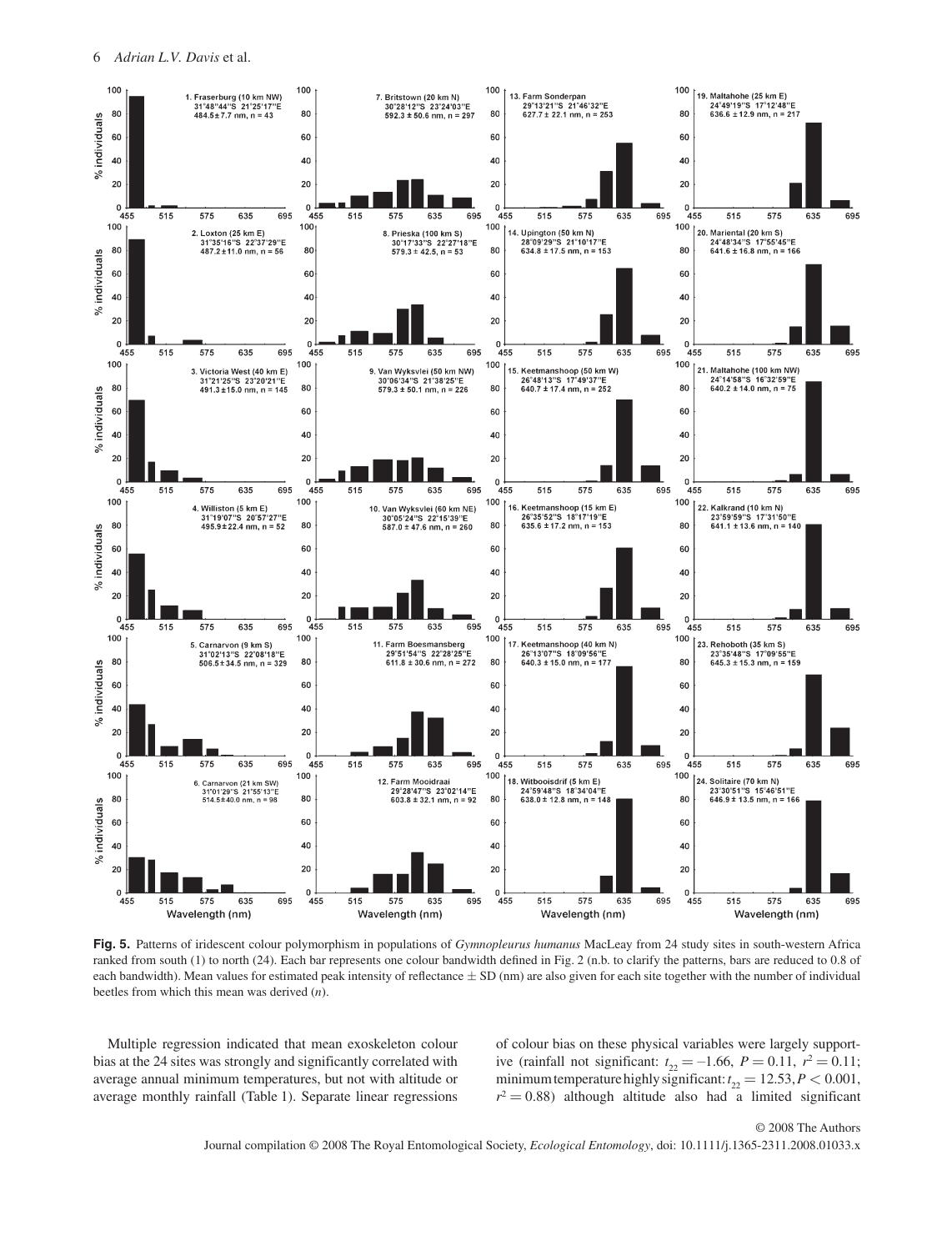**Table 1.** Results for multiple regression of log<sub>10</sub> transformed physical factors on mean estimated wavelength of reflectance from the exoskeleton of populations of *Gymnopleurus humanus* MacLeay at 24 study sites.

| Physical factors           | $t_{20}$ | Probability $(P)$ |
|----------------------------|----------|-------------------|
| Altitude                   | 0.87     | 0.392             |
| Average annual<br>rainfall | 0.80     | 0.432             |
| Average annual<br>minimum  |          |                   |
| Monthly temperature        | 11.10    | $0.000*$          |

\*Significant  $P < 0.001$ . Coefficient of determination  $(r^2)$  for regression  $model = 0.89$ 

influence  $(t_{22} = -2.12, P < 0.05, r^2 = 0.17)$ . A further linear regression of colour bias on latitude also showed a strong correlation  $(t_{22} = -6.34, P < 0.001, r^2 = 0.65)$ . However, lower minimum temperatures are strongly interdependent with progression towards higher latitude ( $t_{22} = -5.56$ ,  $P < 0.001$ ,  $r^2 = 0.58$ ).

 As annual temperature was strongly correlated with geographical colour polymorphism in *G. humanus* , mean colour bias at the 24 sites was further tested for correlation with seasonal temperature variation. Strongest correlations were with cool dry season temperatures from May until September and with minimum temperatures in general (Fig. 6).

# **Discussion**

 The results show a strong correlation between dry season temperatures and exoskeleton colour bias in *G. humanus* . They sug-



Fig. 6. Seasonal variation in patterns of correlation [coefficient of determination  $(r^2)$ ] between  $log_{10}$  transformed mean colour reflectance values and  $log_{10}$  transformed average monthly temperatures at 24 study sites. Overall mean seasonal temperatures  $(max. + min./2)$  for the sites are also provided.

gest that colour polymorphism might be at least partly driven by environmental factors. Therefore, the discussion considers the mechanics of colour generation and the possible role of differing thermal conditions as drivers of ultrastructural variation during the development of new and differently coloured adults. It also considers the relative contribution of genetic versus environmental factors, and the possible functional advantages of cross-climatic colour variation.

 In dung beetles, iridescent colour is generated by multilayer interference sited within the exocuticle (Neville  $&$  Caveney, 1969). Within each layer, the ultrastructure comprises parallel microfibrillae that are offset to the left by a standard distance at each successive level to ultimately form 360 degree helicoidal stacks, that define the thickness of the layer or its pitch. This is responsible for the reflected colour wavelength. The optical properties of these microfibrillae are shared with cholesteric liquid crystals (Neville & Caveney, 1969). Such crystals are inherently self-organising with regard to the offset in alignment of successive levels, and some classes of crystals vary in pitch with temperature (Kosho et al., 1999). It is necessary to determine if the microfibrillae in the exocuticle of *G. humanus* might also be both self-organising and temperature sensitive during development of the new adult, as this could, conceivably, be a mechanism for environmentally-driven variation in exoskeleton colour.

 Given current limitations in the data, it is not possible to determine the relative roles of environmental versus genetic influences in colour polymorphism. Although Favila *et al.* (2000) consider that colour variation is under genetic control, having obtained mendelian ratios for colour morphs resulting from laboratory cross-breeding of a dung beetle ( *Canthon cyanellus* ), this evidence is countered by the present results that show a strong correlation between environmental factors and colour variation in the field (*Gymnopleurus humanus*). Then again, recent cross-breeding experiments between violet, black, blue, green, and cupreous individuals of a polymorphic, European, carabid beetle species (Poecilus lepidus) also suggest genetic involvement in the generation of colour in filial beetles according to Paarmann *et al.* (2007) . As patterns in iridescent exoskeleton colour vary at both geographical and local scales as well as between taxa (A. L. V. Davis, pers. obs.), the relative importance of factors could also possibly vary with scale or taxon. However, further research is necessary to resolve the apparent contradictions.

 Observations suggest that patterns shown by African taxa could be related to a complex of environmental, genetic or behavioural factors. For instance, iridescent ball rolling genera or subgenera that are able to select nesting sites (*Anachalcos*, *Kheper* , *Gymnopleurus* , *Allogymnopleurus* , *Garreta* ) are frequently observed to show local dominance of a single colour morph. However, multicolour populations are known in some species, including *G. humanus*. In tunnelling genera ( *Onthophagus* , *Proagoderus* , *Phalops* ), in which nesting sites are dictated by the site of dung deposition, multicolour populations seem to be more frequent. Furthermore, it appears that the patterns may be more complex in less arid regions, as greater heterogeneity in rainfall and plant cover may combine as possible further macroclimatic and microclimatic influences on

## © 2008 The Authors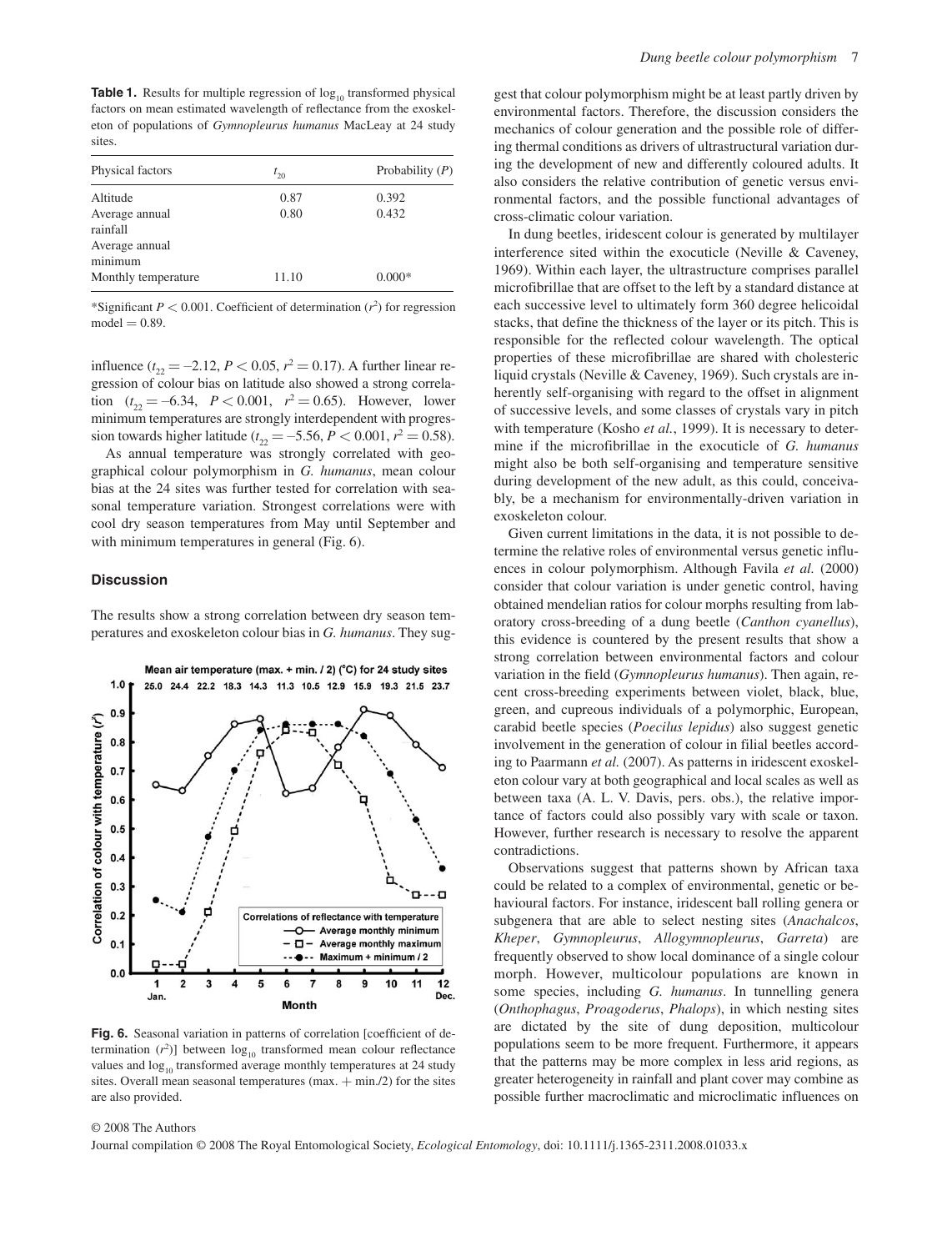colour polymorphism. However, a great deal of quantitative work is required to support or disprove the various observations.

 Given the apparent contradictions in findings and interpretation of results, future cross-breeding experiments clearly need to be conducted under several different temperature regimes appropriate for the species under study. This is the only way that the proportional influences of temperature and genotype might be determined. Although genetic factors cannot be ruled out in *G. humanus* , the strong correlations between geographical variation in exoskeleton colour and cool mid-dry season temperatures, suggest that they may exercise a relatively strong influence compared with genotype. Furthermore, the lower dry season correlations between colour and minimum temperatures may indicate a greater influence from the relative magnitude of dry season maximum temperatures. Alternatively, higher correlations with minimum temperatures in spring might be significant if they coincided with pupation and development of nascent adults, particularly, as overwintering in immature dung beetles is, generally, as dormant third instar larvae (Tyndale-Biscoe, 1988; Bang et al., 2004).

 Differences in cross-climatic colour polymorphism shown by the largely sympatric dung beetle species, *G. humanus* and *G. andreaei* Ferreira may be related to different seasonal breeding strategies to survive unfavourably cold or dry conditions in southern Africa. There are two principal strategies. Both involve dormancy in the soil, either as adults or as immatures (Edwards, 1988; Davis, 1993). The seasonal chronologies of development in *G. humanus* and *G. andreaei* are unknown. Such paucity of information compared with other regions is frequently the case in Africa (Pimm, 2007). However, *G. andreaei* may complete its breeding cycle under warm summer conditions and overwinter as adults. On the other hand, *G. humanus* may overwinter mostly as immatures, as only two callow specimens of *G. humanus* were noted among the several thousand examined for this study, in contrast to a greater proportion of teneral individuals recorded for smaller numbers of *G. andreaei* from the same traps. Furthermore, the normally deep violet *G. andreaei* shows little cross-climatic colour variation other than the uncommon occurrence of some greenish individuals in the cooler south of its range where the species is comparatively rare (A. L. V. Davis, pers. obs.). By contrast, *G. humanus* is relatively abundant across the entire study area and shows marked cross-climatic colour polymorphism that is strongly temperature correlated.

 If maturation of *G. humanus* were staggered over a number of months with completion of development occurring under a range of different temperatures, it could explain how a range of colour morphs is found locally. This scenario would suggest that cool southern and warmer northern temperature ranges might fall either side of the transition points from blue to green to cupreous exoskeletons, that are experienced in intermediate localities. Precise temperature cues cannot currently be ascertained as the immatures develop within brood balls of dung in subterranean nests at unknown depths, and are subject to unknown soil temperatures that differ from air temperatures through the insulating effects of soil. However, air temperatures act as a good surrogate for soil temperatures for purposes of macro-scale correlation. As colour polymorphism of *G. humanus* is highly correlated to temperature, whether or not the correlation reflects a direct physical response or a variable bias in genetic structure within different populations, it might be expected that changes in the colour morph balance of populations would result from changing conditions. This could be used as a sensitive and easily interpreted indicator of global climatic change, particularly in the south.

 Various possible functions may be attributable to iridescent colour in dung beetles (Vulinec, 1997). These fall into three categories. Anti-predation may be conferred through crypsis, distraction, or aposematism signifying distastefulness. Alternatively, the colouration may be involved in thermoregulation or in social signalling for male advertisement and female mate choice. Although female preference for brightly coloured males has now been demonstrated in one butterfly species (Kemp, 2007b), behavioural use of colour remains largely speculative for both Lepidoptera (Kemp, 2007a) and dung beetles (Vulinec, 1997). This is particularly the case for signals produced by purposeful movement that changes the angle of incidence and emitted spectra, thus drawing attention towards an individual. However, one possible advantage conferred by iridescence and colour polymorphism in *G. humanus* might relate to thermoregulation, as a result of the different thermal properties of different colours. This is because absorbed light converts to heat energy, different colours absorb different wavelengths of light, and different colour wavelengths produce different amounts of heat. In particular, blue reflecting exoskeletons absorb red wavelengths that generate more heat energy than red reflecting exoskeletons that absorb blue wavelengths. Thus, the colour polymorphism from blue to red shown by *G. humanus* could be an advantage across the temperature gradient from cool to warmer regions. However, the thermal properties of the beetle exoskeletons need to be tested.

# **Acknowledgements**

 For permission to collect data from farms in the Northern Cape, South Africa, we thank farmers affiliated to the Certified Natural<sup>®</sup> farming organisation that is administered by the LAW Group (Pty) Ltd. We also thank the Ministry of Environment and Tourism, Namibia, for research permit no. 1169/2007, which allowed us to collect the Namibian part of our data. The helpful comments of two anonymous referees are greatly appreciated.

### **References**

- Bang, H.S., Kwon, O.S., Hwang, S.J., Mah, Y.I. & Wardhaugh, K.G. (2004) Developmental biology and phenology of a Korean native dung beetle, *Copris ochus* (Motschulsky) (Coleoptera: Scarabaeidae). *Coleopterists Bulletin*, 58, 522-533.
- Blume , R.R. & Aga , A . ( 1976 ) *Phanaeus difformis* Leconte (Coleoptera: Scarabaeidae): clarification of published descriptions, notes on biology, and distribution in Texas. *Coleopterists Bulletin*, 30, 199-205.
- Brink, D. & Lee, M. (1998) Thin-film biological reflectors: optical characterization of the *Chrysiridia croesus* moth . *Applied Optics* , **37** , 4213-4217.
- Brink, D.J., van der Berg, N.G., Prinsloo, L.C. & Hodgkinson, I.J. ( 2007 ) Unusual coloration in scarabaeid beetles . *Journal of Physics D: Applied Physics* , **40** , 2189 – 2196 .

© 2008 The Authors